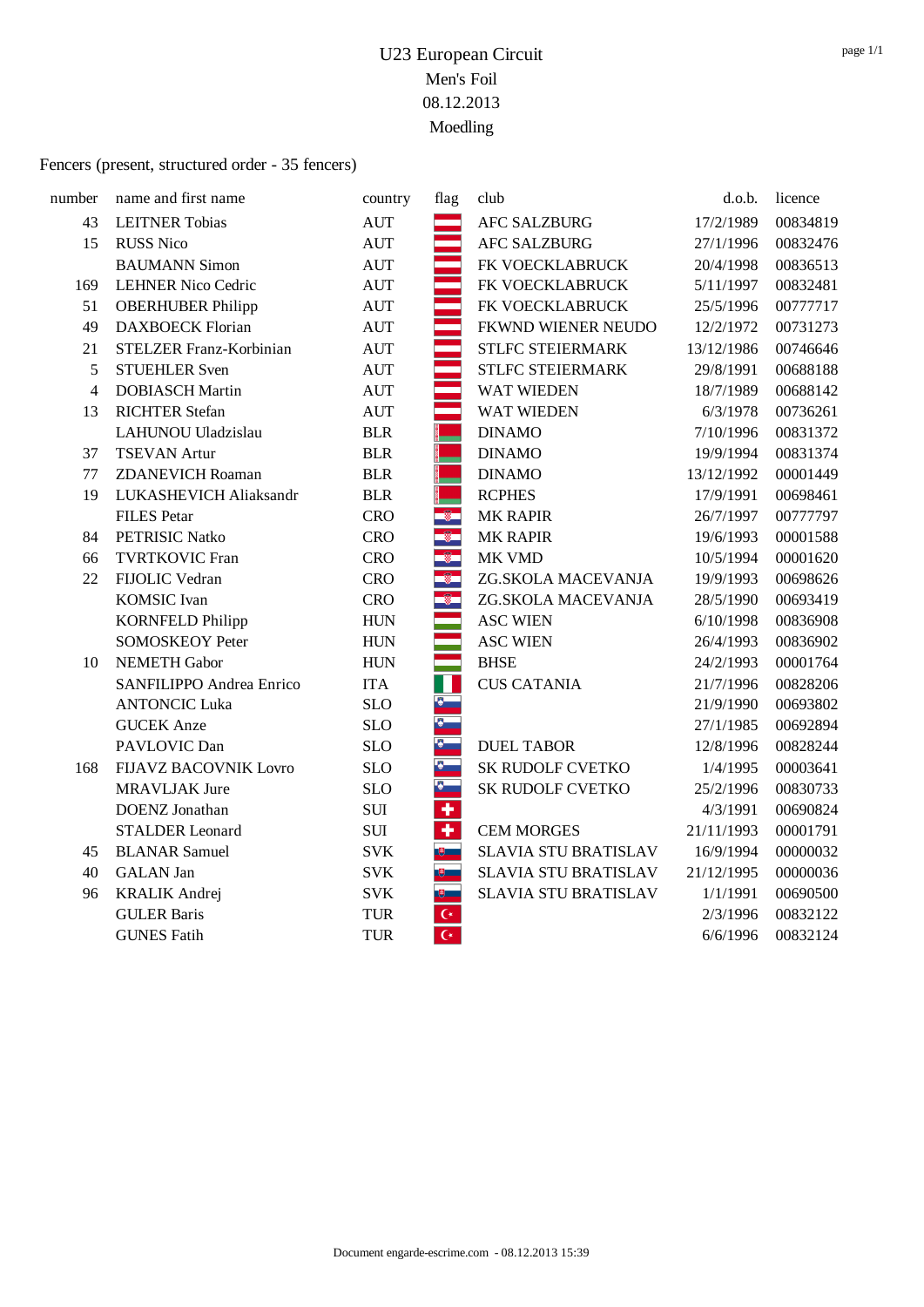#### Formula of the competition

35 fencers

2 poules: rounds

Round No 1 35 fencers 5 poules of 7 Separation by : countries, clubs 35 qualifiers

Round No 2 35 fencers 5 poules of 7 Separation by : countries, clubs 28 qualifiers

Qualification at the end of the poules on 2 rounds Ranking at the end of the poules on 2 rounds

\_\_\_\_\_\_\_\_\_\_\_\_\_\_\_\_\_\_\_\_\_\_\_\_\_\_\_\_\_\_\_\_\_

Direct elimination : 28 fencers

Direct elimination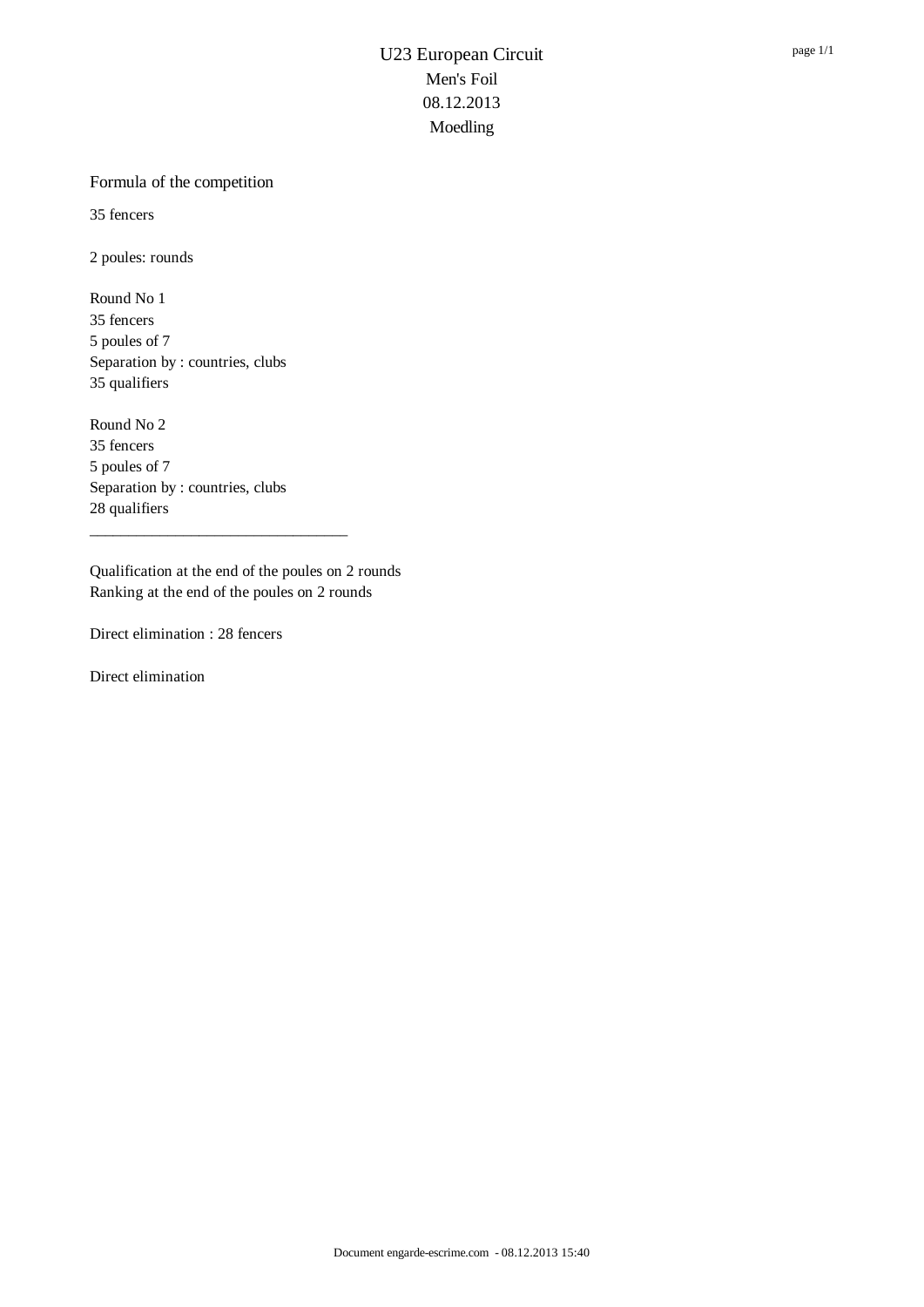Poules, round No 1

Poule No 1 9:20 piste No 8 Referee: LANGE Robert GER

|                                               |            |                            |                                                                                                                                             | V/M   | ind.           | <b>HS</b> | rank                     |
|-----------------------------------------------|------------|----------------------------|---------------------------------------------------------------------------------------------------------------------------------------------|-------|----------------|-----------|--------------------------|
| SANFILIPPO Andrea Enrico                      | <b>ITA</b> | <b>CUS CATANIA</b>         | $3\vert$<br>$\sqrt{2}$<br>$\overline{V}$<br>V V4 V                                                                                          | 0.667 | $\overline{4}$ | 24        | 3                        |
| <b>GUNES Fatih</b>                            | TUR        |                            | $\overline{V}$<br>2<br>$\overline{2}$<br>$\mathfrak{Z}$<br>T.<br>$\overline{4}$<br>$\mathbf{1}$                                             | 0.167 | $-8$           | 17        | 6                        |
| <b>GALAN</b> Jan                              | <b>SVK</b> | <b>SLAVIA STU BRATISLA</b> | 3<br>$\mathbf{V}$<br>$\mathcal{L}_{\mathcal{A}}$<br>$\mathbf{1}$<br>V <sub>l</sub><br>V V                                                   | 0.667 | 3              | 24        | $\overline{\mathcal{L}}$ |
| <b>DOBIASCH Martin</b>                        | <b>AUT</b> | <b>WAT WIEDEN</b>          | V <br>V <sub>l</sub><br>V<br>$\overline{4}$<br>V<br>$\sim$<br>V <sub>l</sub>                                                                | 0.833 | 17             | 29        | $\mathbf{1}$             |
| <b>KOMSIC</b> Ivan                            | <b>CRO</b> | ZG.SKOLA MACEVANJA         | V <br>$\overline{V}$<br>V <sub>l</sub><br>V<br>$\overline{4}$<br>$\overline{4}$                                                             | 0.667 | $\overline{7}$ | 28        | $\sqrt{2}$               |
| <b>MRAVLJAK Jure</b>                          | <b>SLO</b> | <b>SK RUDOLF CVETKO</b>    | $\mathbf{V}$<br>V<br>$\overline{4}$<br> V <br> 0 <br>$\overline{2}$<br>$\mathcal{L}^{\mathcal{L}}$                                          | 0.500 | $\mathbf{1}$   | 21        | 5                        |
| <b>LEITNER Tobias</b>                         | <b>AUT</b> | <b>AFC SALZBURG</b>        | $\boldsymbol{0}$<br>$\mathbf{0}$<br>$\overline{2}$<br>$\boldsymbol{0}$<br>$\boldsymbol{0}$<br>$\overline{4}$<br>$\mathcal{L}^{\mathcal{L}}$ | 0.000 | $-24$          | 6         | $\tau$                   |
| Poule No 2 9:20 piste No 9                    |            |                            |                                                                                                                                             |       |                |           |                          |
| Referee: OPRZEDEK Maximilian AUT FUM MOEDLING |            |                            |                                                                                                                                             |       |                |           |                          |
|                                               |            |                            |                                                                                                                                             | V/M   | ind.           | <b>HS</b> | rank                     |
| <b>BLANAR Samuel</b>                          | <b>SVK</b> | <b>SLAVIA STU BRATISLA</b> | V<br><b>T</b><br>V<br> V <br>$\mathfrak{Z}$<br>$\sqrt{2}$<br>$\overline{4}$                                                                 | 0.500 | $\mathbf{1}$   | 24        | $\overline{4}$           |
| <b>FIJAVZ BACOVNIK Lovro</b>                  | <b>SLO</b> | <b>SK RUDOLF CVETKO</b>    | $\mathcal{C}^{\mathcal{A}}$<br> V <br>$\overline{2}$<br>$\vert 4 \vert$<br>$\mathbf{1}$<br>$\mathbf{1}$<br>$\mathbf{0}$                     | 0.167 | $-12$          | 13        | 6                        |
| <b>LEHNER Nico Cedric</b>                     | <b>AUT</b> | FK VOECKLABRUCK            | $\overline{c}$<br>$\mathcal{L}_{\mathcal{A}}$<br>$\overline{2}$<br>$\boldsymbol{0}$<br>$\mathbf{1}$<br>$\vert 0 \vert$<br>$\mathbf{1}$      | 0.000 | $-24$          | 6         | $\tau$                   |
| <b>DOENZ</b> Jonathan                         | <b>SUI</b> |                            | $\overline{V}$<br> V <br>$\overline{4}$<br>$\sqrt{2}$<br>V<br>$\sim$<br>1                                                                   | 0.500 | $-2$           | 22        | 5                        |
| <b>TSEVAN Artur</b>                           | <b>BLR</b> | <b>DINAMO</b>              | $\overline{V}$<br>V V<br>V<br> V <br> V <br>a s                                                                                             | 1.000 | 15             | 30        | $\mathbf{1}$             |
| <b>FILES</b> Petar                            | <b>CRO</b> | <b>MK RAPIR</b>            | $\overline{\mathsf{V}}$<br>V <sub>l</sub><br> V <br><b>College</b><br>$\overline{2}$<br>V<br>$\overline{4}$                                 | 0.667 | 9              | 26        | $\mathfrak{Z}$           |
| <b>STUEHLER Sven</b>                          | <b>AUT</b> | <b>STLFC STEIERMARK</b>    | V <br> V <br>$\overline{3}$<br>$V$ $\Box$<br>$\overline{4}$<br> V                                                                           | 0.667 | 13             | 27        | $\overline{2}$           |
| Poule No 3 9:20 piste No 10                   |            |                            |                                                                                                                                             |       |                |           |                          |
| Referee: LIMOV Darko CRO                      |            |                            |                                                                                                                                             |       |                |           |                          |
|                                               |            |                            |                                                                                                                                             | V/M   | ind.           |           | HS rank                  |
| <b>GUCEK</b> Anze                             | <b>SLO</b> |                            | $\overline{3}$<br>V <sub>l</sub><br>$V\vert 2$<br>$\boldsymbol{0}$<br>$\mathbf{1}$<br>$\mathcal{L}_{\mathcal{A}}$                           | 0.333 | $-11$          | 16        | 6                        |
| LAHUNOU Uladzislau                            | <b>BLR</b> | <b>DINAMO</b>              | $\overline{2}$<br> V <br>V V<br>$\mathbf{V}$<br>V <sub>l</sub><br>$\mathcal{L}_{\mathcal{A}}$<br>$\mathbf{v}$                               | 0.833 | 12             | 27        | $\overline{2}$           |
| <b>NEMETH Gabor</b>                           | <b>HUN</b> | <b>BHSE</b>                | $\overline{V}$<br>$\mathbf{V}$<br>V <sub>l</sub><br>V V                                                                                     | 1.000 | 19             | 30        | $\mathbf{1}$             |
| <b>GULER Baris</b>                            | <b>TUR</b> |                            | $\mathfrak{Z}$<br>$\mathfrak{Z}$<br>$\mathcal{L}_{\mathcal{A}}$<br>V <sub>l</sub><br> V <br>$\mathbf{1}$<br>$\overline{4}$                  | 0.333 | $-2$           | 21        | $\overline{4}$           |
| STELZER Franz-Korbinian                       | <b>AUT</b> | <b>STLFC STEIERMARK</b>    | $\overline{2}$<br>$\mathbf{V}$<br>$\mathbf{1}$<br>V <sub>l</sub><br>$\mathbf{1}$<br>2                                                       | 0.333 | $-8$           | 16        | 5                        |
| <b>DAXBOECK Florian</b>                       | <b>AUT</b> | FKWND WIENER NEUD          | $\sqrt{2}$<br>$\mathbf{1}$<br>3<br><b>College</b><br>$\overline{2}$<br>$\mathbf{1}$<br>4                                                    | 0.000 | $-17$          | 13        | $\overline{7}$           |
| PETRISIC Natko                                | <b>CRO</b> | <b>MK RAPIR</b>            | $\overline{3}$<br>$\overline{\mathsf{V}}$<br> V <br> V <br>$V$ $\Box$<br>$\overline{4}$                                                     | 0.667 | $\overline{7}$ | 27        | 3                        |
| Poule No 4 9:20 piste No 11                   |            |                            |                                                                                                                                             |       |                |           |                          |
| Referee: LEITNER Barbara AUT AFC SALZBURG     |            |                            |                                                                                                                                             |       |                |           |                          |
|                                               |            |                            |                                                                                                                                             | V/M   | ind.           | HS        | rank                     |
| PAVLOVIC Dan                                  | <b>SLO</b> | <b>DUEL TABOR</b>          | 0 1<br> V <br>$\mathbf{1}$<br>$\mathbf{1}$<br>$\mathbf{1}$                                                                                  | 0.167 | $-18$          | 9         | 6                        |
| <b>RICHTER Stefan</b>                         | <b>AUT</b> | <b>WAT WIEDEN</b>          | V <br>V V4 V  1<br>$\mathbf{V}$<br>$\mathcal{C}^{\mathcal{A}}$                                                                              | 0.833 | 9              | 25        | $\overline{2}$           |
| <b>OBERHUBER Philipp</b>                      | <b>AUT</b> | FK VOECKLABRUCK            | m.<br>$\overline{2}$<br>$\overline{V}$<br>V V<br>$\mathbf{1}$<br>V <sub>1</sub>                                                             | 0.667 | 7              | 23        | $\overline{\mathcal{L}}$ |
| FIJOLIC Vedran                                | <b>CRO</b> | ZG.SKOLA MACEVANJA         | $\overline{V}$<br>V<br>$\overline{2}$<br>$\mathcal{L}^{\mathcal{L}}$<br> V <br>$\overline{4}$<br>$\mathbf V$                                | 0.667 | 11             | 26        | $\mathfrak{Z}$           |
| <b>STALDER</b> Leonard                        | SUI        | <b>CEM MORGES</b>          | $\mathfrak{Z}$<br>$\overline{3}$<br>$\sqrt{2}$<br>V<br>V<br>$\overline{4}$                                                                  | 0.333 | $-1$           | 22        | 5                        |
| <b>ZDANEVICH Roaman</b>                       | <b>BLR</b> | <b>DINAMO</b>              | $\overline{V}$<br>$\overline{\mathsf{V}}$<br>$\boldsymbol{0}$<br> V <br>$\mathbf V$<br>$V$ $\Box$                                           | 0.833 | 12             | 25        | $\mathbf{1}$             |
| <b>KORNFELD Philipp</b>                       | <b>HUN</b> | <b>ASC WIEN</b>            | 3<br>$\overline{2}$<br>$\overline{3}$<br>$\overline{2}$<br>$\mathbf{0}$<br>$\mathcal{L}^{\mathcal{L}}$<br>$\mathbf{0}$                      | 0.000 | $-20$          | 10        | $\tau$                   |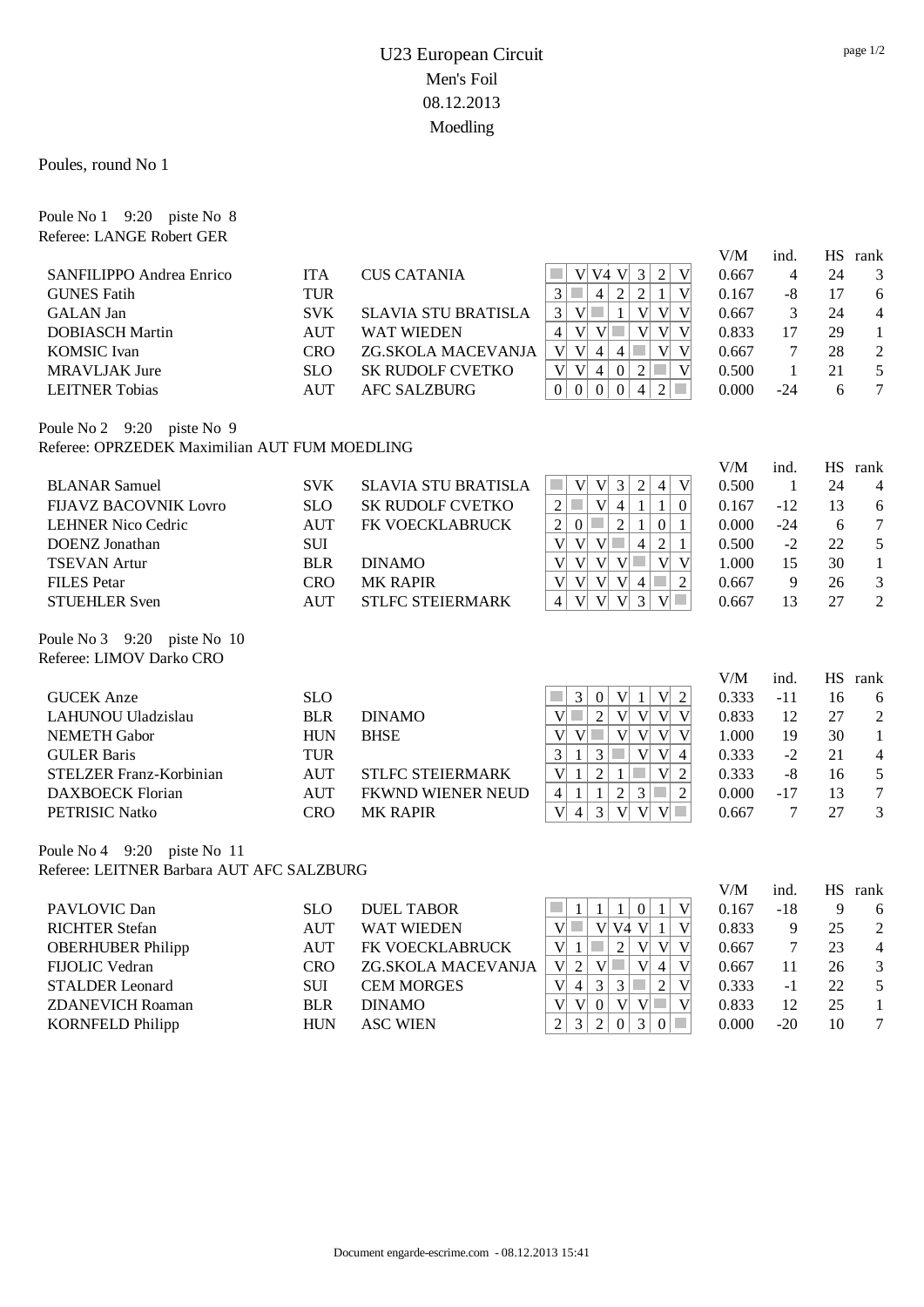Poule No 5 9:20 piste No 12 Referee: PALABIYIK Cihan TUR

|                        |            |                            |                                      | V/M   | ind.         | HS. | rank |
|------------------------|------------|----------------------------|--------------------------------------|-------|--------------|-----|------|
| <b>BAUMANN Simon</b>   | <b>AUT</b> | FK VOECKLABRUCK            | 2<br>0 <sup>1</sup>                  | 0.000 | -24          | h   |      |
| <b>RUSS</b> Nico       | AUT        | <b>AFC SALZBURG</b>        | $\mathbf{V}$<br>V<br>4               | 0.500 | <sub>(</sub> | 22  | 4    |
| LUKASHEVICH Aliaksandr | <b>BLR</b> | <b>RCPHES</b>              | $\mathbf{V}$<br>V<br>V               | 1.000 | 23           | 30  |      |
| <b>SOMOSKEOY Peter</b> | <b>HUN</b> | <b>ASC WIEN</b>            | V<br>V<br>0 <sup>1</sup>             | 0.333 | -7           | 16  |      |
| <b>ANTONCIC Luka</b>   | <b>SLO</b> |                            | 4                                    | 0.167 | $-16$        | 11  | 6    |
| <b>KRALIK Andrej</b>   | <b>SVK</b> | <b>SLAVIA STU BRATISLA</b> | $\mathbf{V}$<br>V<br>V               | 0.667 | 14           | 27  | 3    |
| <b>TVRTKOVIC Fran</b>  | CRO        | MK VMD                     | V <sup>2</sup><br>$V \parallel$<br>V | 0.833 |              | 26  |      |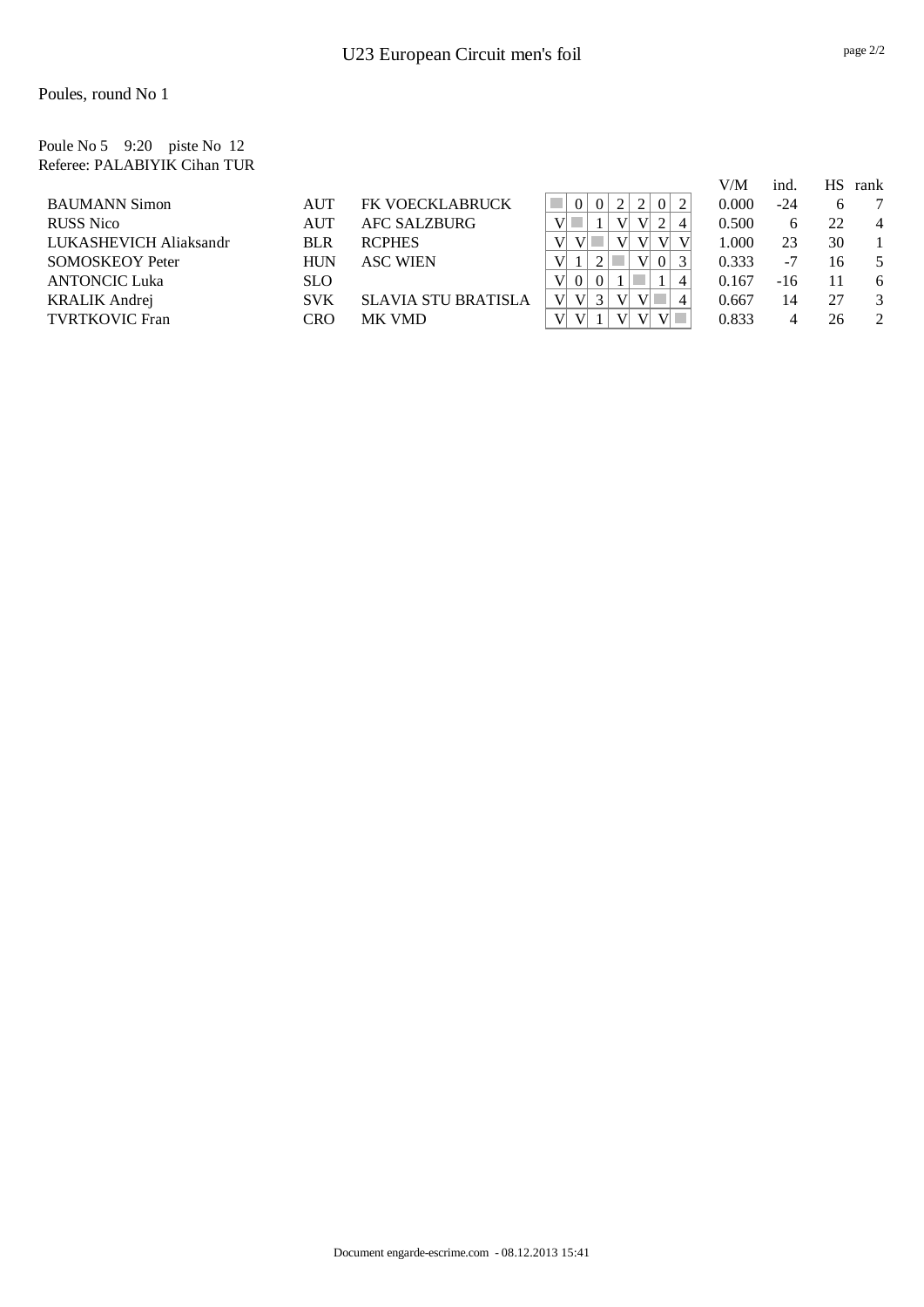| ranking        | name and first name          | nat.       | $V\!/\!M$ | indicator      | HS | group     |
|----------------|------------------------------|------------|-----------|----------------|----|-----------|
| 1              | LUKASHEVICH Aliaksandr       | <b>BLR</b> | 1.000     | 23             | 30 | qualifier |
| $\overline{2}$ | <b>NEMETH Gabor</b>          | <b>HUN</b> | 1.000     | 19             | 30 | qualifier |
| 3              | <b>TSEVAN Artur</b>          | <b>BLR</b> | 1.000     | 15             | 30 | qualifier |
| $\overline{4}$ | <b>DOBIASCH Martin</b>       | <b>AUT</b> | 0.833     | 17             | 29 | qualifier |
| 5              | LAHUNOU Uladzislau           | <b>BLR</b> | 0.833     | 12             | 27 | qualifier |
| 6              | <b>ZDANEVICH Roaman</b>      | <b>BLR</b> | 0.833     | 12             | 25 | qualifier |
| $\overline{7}$ | <b>RICHTER Stefan</b>        | <b>AUT</b> | 0.833     | 9              | 25 | qualifier |
| 8              | <b>TVRTKOVIC Fran</b>        | <b>CRO</b> | 0.833     | $\overline{4}$ | 26 | qualifier |
| 9              | <b>KRALIK Andrej</b>         | <b>SVK</b> | 0.667     | 14             | 27 | qualifier |
| 10             | <b>STUEHLER Sven</b>         | <b>AUT</b> | 0.667     | 13             | 27 | qualifier |
| 11             | FIJOLIC Vedran               | <b>CRO</b> | 0.667     | 11             | 26 | qualifier |
| 12             | <b>FILES</b> Petar           | <b>CRO</b> | 0.667     | 9              | 26 | qualifier |
| 13             | <b>KOMSIC</b> Ivan           | <b>CRO</b> | 0.667     | $\tau$         | 28 | qualifier |
| 14             | <b>PETRISIC Natko</b>        | <b>CRO</b> | 0.667     | $\tau$         | 27 | qualifier |
| 15             | <b>OBERHUBER Philipp</b>     | <b>AUT</b> | 0.667     | $\overline{7}$ | 23 | qualifier |
| 16             | SANFILIPPO Andrea Enrico     | <b>ITA</b> | 0.667     | $\overline{4}$ | 24 | qualifier |
| 17             | <b>GALAN Jan</b>             | <b>SVK</b> | 0.667     | 3              | 24 | qualifier |
| 18             | <b>RUSS Nico</b>             | <b>AUT</b> | 0.500     | 6              | 22 | qualifier |
| 19             | <b>BLANAR Samuel</b>         | <b>SVK</b> | 0.500     | $\mathbf{1}$   | 24 | qualifier |
| 20             | <b>MRAVLJAK Jure</b>         | <b>SLO</b> | 0.500     | $\mathbf{1}$   | 21 | qualifier |
| 21             | <b>DOENZ</b> Jonathan        | <b>SUI</b> | 0.500     | $-2$           | 22 | qualifier |
| 22             | <b>STALDER Leonard</b>       | SUI        | 0.333     | $-1$           | 22 | qualifier |
| 23             | <b>GULER Baris</b>           | <b>TUR</b> | 0.333     | $-2$           | 21 | qualifier |
| 24             | <b>SOMOSKEOY Peter</b>       | <b>HUN</b> | 0.333     | $-7$           | 16 | qualifier |
| 25             | STELZER Franz-Korbinian      | <b>AUT</b> | 0.333     | $-8$           | 16 | qualifier |
| 26             | <b>GUCEK</b> Anze            | <b>SLO</b> | 0.333     | $-11$          | 16 | qualifier |
| 27             | <b>GUNES Fatih</b>           | <b>TUR</b> | 0.167     | $-8$           | 17 | qualifier |
| 28             | <b>FIJAVZ BACOVNIK Lovro</b> | <b>SLO</b> | 0.167     | $-12$          | 13 | qualifier |
| 29             | <b>ANTONCIC Luka</b>         | <b>SLO</b> | 0.167     | $-16$          | 11 | qualifier |
| 30             | PAVLOVIC Dan                 | <b>SLO</b> | 0.167     | $-18$          | 9  | qualifier |
| 31             | <b>DAXBOECK Florian</b>      | <b>AUT</b> | 0.000     | $-17$          | 13 | qualifier |
| 32             | <b>KORNFELD Philipp</b>      | <b>HUN</b> | 0.000     | $-20$          | 10 | qualifier |
| 33             | <b>BAUMANN Simon</b>         | <b>AUT</b> | 0.000     | $-24$          | 6  | qualifier |
| 33             | <b>LEHNER Nico Cedric</b>    | <b>AUT</b> | 0.000     | $-24$          | 6  | qualifier |
| 33             | <b>LEITNER Tobias</b>        | <b>AUT</b> | 0.000     | $-24$          | 6  | qualifier |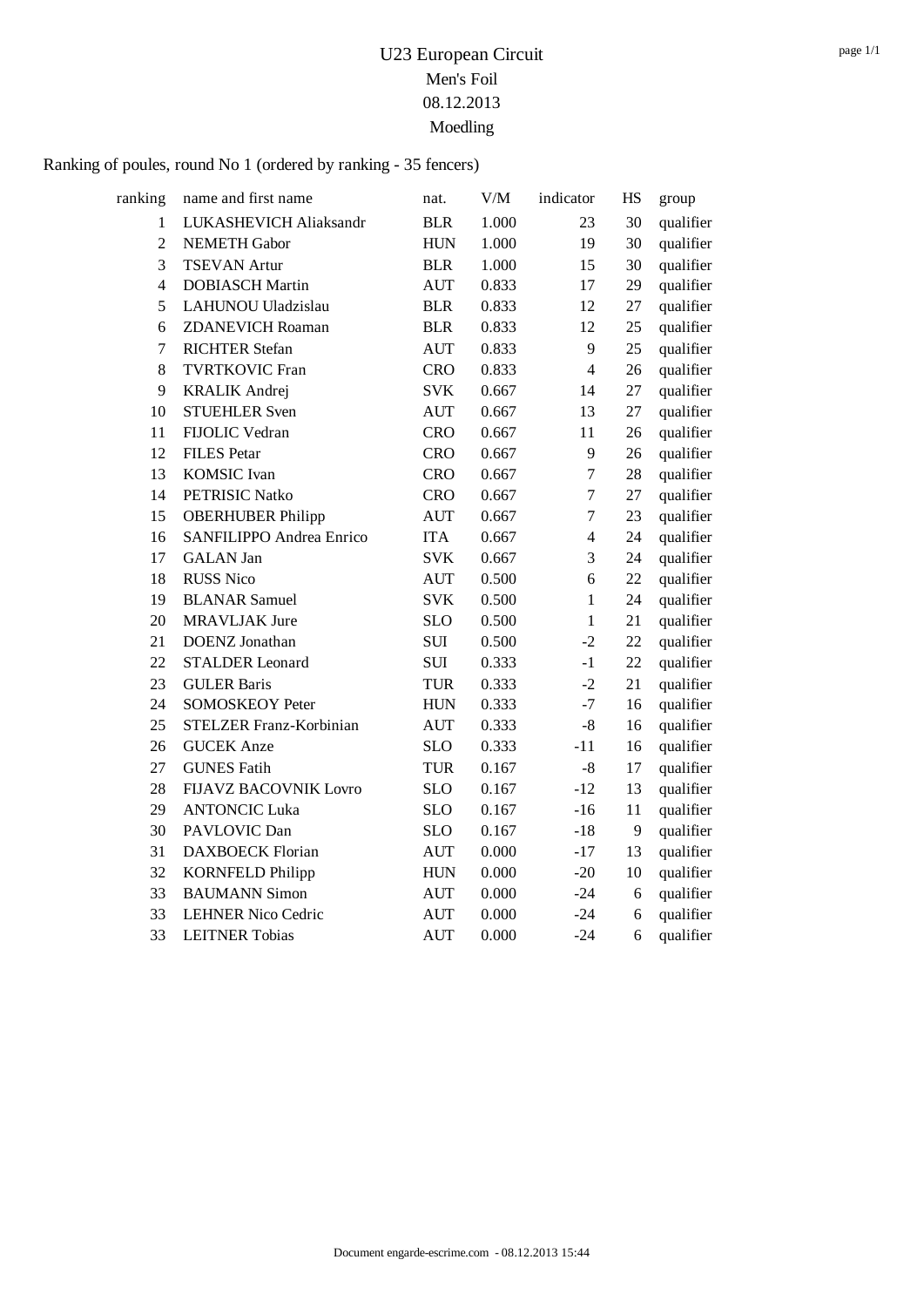Poules, round No 2

Poule No 1 11:20 piste No 8

| Referee: PALABIYIK Cihan TUR |            |                             |                                                                                                              |       |                |    |                |
|------------------------------|------------|-----------------------------|--------------------------------------------------------------------------------------------------------------|-------|----------------|----|----------------|
|                              |            |                             |                                                                                                              | V/M   | ind.           |    | HS rank        |
| LUKASHEVICH Aliaksandr       | <b>BLR</b> | <b>RCPHES</b>               | V<br>$\sqrt{2}$<br>V<br>V<br>V<br>V                                                                          | 0.833 | 12             | 27 | 2              |
| FIJOLIC Vedran               | <b>CRO</b> | ZG.SKOLA MACEVANJA          | V<br>$\overline{2}$<br>V<br>V<br>V<br>$\overline{2}$                                                         | 0.667 | 7              | 24 | $\overline{4}$ |
| <b>STUEHLER Sven</b>         | <b>AUT</b> | <b>STLFC STEIERMARK</b>     | 4<br>$\mathbf{V}$<br>V<br>V<br>$\overline{4}$<br>V                                                           | 0.667 | 13             | 28 | 3              |
| DOENZ Jonathan               | SUI        |                             | $\overline{4}$<br>V<br>V<br>V<br>V<br>V                                                                      | 0.833 | 20             | 29 | 1              |
| <b>DAXBOECK Florian</b>      | <b>AUT</b> | FKWND WIENER NEUDOR         | $\overline{c}$<br>$\overline{3}$<br>$\boldsymbol{0}$<br> 0 <br>$\mathbf{1}$<br>$\overline{0}$                | 0.000 | $-24$          | 6  | $\tau$         |
| <b>KORNFELD Philipp</b>      | <b>HUN</b> | <b>ASC WIEN</b>             | V <br>$\mathcal{L}_{\mathcal{A}}$<br>$\boldsymbol{0}$<br>$\mathbf{1}$<br>$\mathbf{1}$<br> 0 <br>$\mathbf{1}$ | 0.167 | $-19$          | 8  | 6              |
| <b>MRAVLJAK Jure</b>         | <b>SLO</b> | <b>SK RUDOLF CVETKO</b>     | $\overline{4}$<br> 0 <br>$\mathbf{0}$<br>$V$ $\Box$<br>V<br>$\mathbf{1}$                                     | 0.333 | $-9$           | 15 | 5              |
| Poule No 2 11:20 piste No 9  |            |                             |                                                                                                              |       |                |    |                |
| Referee: LIMOV Darko CRO     |            |                             |                                                                                                              |       |                |    |                |
|                              |            |                             |                                                                                                              | V/M   | ind.           |    | HS rank        |
| <b>FILES</b> Petar           | <b>CRO</b> | <b>MK RAPIR</b>             | $\overline{3}$<br> V <br>$\overline{2}$<br>$\mathbf{V}$<br> V <br>V                                          | 0.667 | 9              | 25 | 3              |
| <b>STALDER Leonard</b>       | <b>SUI</b> | <b>CEM MORGES</b>           | $\mathcal{L}_{\mathcal{A}}$<br>$\sqrt{2}$<br>3<br>3<br>V<br>$\overline{4}$<br>V                              | 0.333 | $\Omega$       | 22 | 5              |
| <b>ANTONCIC Luka</b>         | <b>SLO</b> |                             | $\overline{2}$<br>$\overline{V}$<br>$\overline{V}$<br>$\overline{4}$<br>V<br>$\mathbf{0}$                    | 0.500 | 1              | 21 | $\overline{4}$ |
| <b>RUSS Nico</b>             | <b>AUT</b> | <b>AFC SALZBURG</b>         | 3<br>$\overline{3}$<br>V<br>$\overline{0}$<br>$\mathbf{0}$<br>$\mathbf{1}$                                   | 0.167 | $-16$          | 12 | 6              |
| <b>NEMETH Gabor</b>          | <b>HUN</b> | <b>BHSE</b>                 | V<br>V <sub>1</sub><br>$V$ $\Box$<br>V<br>V<br>V                                                             | 1.000 | 22             | 30 | $\mathbf{1}$   |
| <b>KRALIK Andrej</b>         | <b>SVK</b> | <b>SLAVIA STU BRATISLAV</b> | V<br>V<br>V<br>V<br>V<br>-1                                                                                  | 0.833 | 8              | 26 | 2              |
| <b>BAUMANN Simon</b>         | <b>AUT</b> | FK VOECKLABRUCK             | $\mathbf{1}$<br>$\mathfrak{2}$<br>3<br>$\sim$<br> 0 <br>$\mathbf{0}$<br>$\overline{0}$                       | 0.000 | $-24$          | 6  | $\tau$         |
| Poule No 3 11:20 piste No 10 |            |                             |                                                                                                              |       |                |    |                |
| Referee: LANGE Robert GER    |            |                             |                                                                                                              |       |                |    |                |
|                              |            |                             |                                                                                                              | V/M   | ind.           |    | HS rank        |
| <b>TSEVAN Artur</b>          | <b>BLR</b> | <b>DINAMO</b>               | V<br>V<br> V <br>V<br>V<br>V<br><b>College</b>                                                               | 1.000 | 19             | 30 | 1              |
| <b>FIJAVZ BACOVNIK Lovro</b> | <b>SLO</b> | <b>SK RUDOLF CVETKO</b>     | $\mathcal{L}_{\mathcal{A}}$<br>V<br>$\mathbf{1}$<br>$\overline{3}$<br>V<br>$\boldsymbol{0}$<br>$\mathbf{1}$  | 0.333 | $-9$           | 15 | 6              |
| <b>OBERHUBER Philipp</b>     | <b>AUT</b> | FK VOECKLABRUCK             | V<br>a s<br>V<br>$\overline{4}$<br>$\overline{4}$<br>$\mathbf{0}$<br>$\overline{c}$                          | 0.333 | $-4$           | 20 | $\overline{4}$ |
| <b>TVRTKOVIC Fran</b>        | <b>CRO</b> | <b>MK VMD</b>               | $\mathbf{1}$<br>$\overline{4}$<br>3<br>$\boldsymbol{0}$<br>V<br>V                                            | 0.333 | $-6$           | 18 | 5              |
| <b>BLANAR Samuel</b>         | <b>SVK</b> | <b>SLAVIA STU BRATISLAV</b> | V <br>$\mathbf{V}$<br>V4 V<br>п<br>$\sqrt{2}$<br>$\overline{4}$                                              | 0.667 | $\overline{4}$ | 25 | 3              |
| <b>LEITNER Tobias</b>        | <b>AUT</b> | <b>AFC SALZBURG</b>         | $\mathcal{C}^{\mathcal{A}}$<br>$\overline{0}$<br>V 0 <br>$\overline{4}$<br>$\mathbf{1}$<br>$\mathbf{1}$      | 0.167 | $-18$          | 11 | $\tau$         |
| <b>GULER Baris</b>           | <b>TUR</b> |                             | V<br>V<br>$\overline{4}$<br>V<br>V<br>$\overline{4}$                                                         | 0.667 | 14             | 28 | $\overline{2}$ |
|                              |            |                             |                                                                                                              |       |                |    |                |

Poule No 4 11:20 piste No 11 Referee: OPRZEDEK Maximilian AUT FUM MOEDLING

|                         |            |                             |                            | V/M   | ind.         | HS | rank           |
|-------------------------|------------|-----------------------------|----------------------------|-------|--------------|----|----------------|
| <b>ZDANEVICH Roaman</b> | <b>BLR</b> | <b>DINAMO</b>               | v                          | 0.833 | 19           | 28 | 2              |
| PAVLOVIC Dan            | <b>SLO</b> | DUEL TABOR                  |                            | 0.000 | $-26$        |    |                |
| <b>KOMSIC</b> Ivan      | <b>CRO</b> | ZG.SKOLA MACEVANJA          | v<br>2                     | 0.667 | <sub>6</sub> | 23 | 3              |
| <b>GUNES</b> Fatih      | TUR        |                             | V <sub>1</sub><br>$\theta$ | 0.333 | $-3$         | 19 | $\overline{4}$ |
| <b>DOBIASCH Martin</b>  | <b>AUT</b> | <b>WAT WIEDEN</b>           | V<br>V<br>V                | 000.  | 20           | 30 |                |
| <b>GALAN</b> Jan        | <b>SVK</b> | <b>SLAVIA STU BRATISLAV</b> |                            | 0.333 | $-7$         | 16 |                |
| STELZER Franz-Korbinian | AUT        | STLFC STEIERMARK            | $\boldsymbol{0}$           | 0.333 | -9           |    | 6              |
|                         |            |                             |                            |       |              |    |                |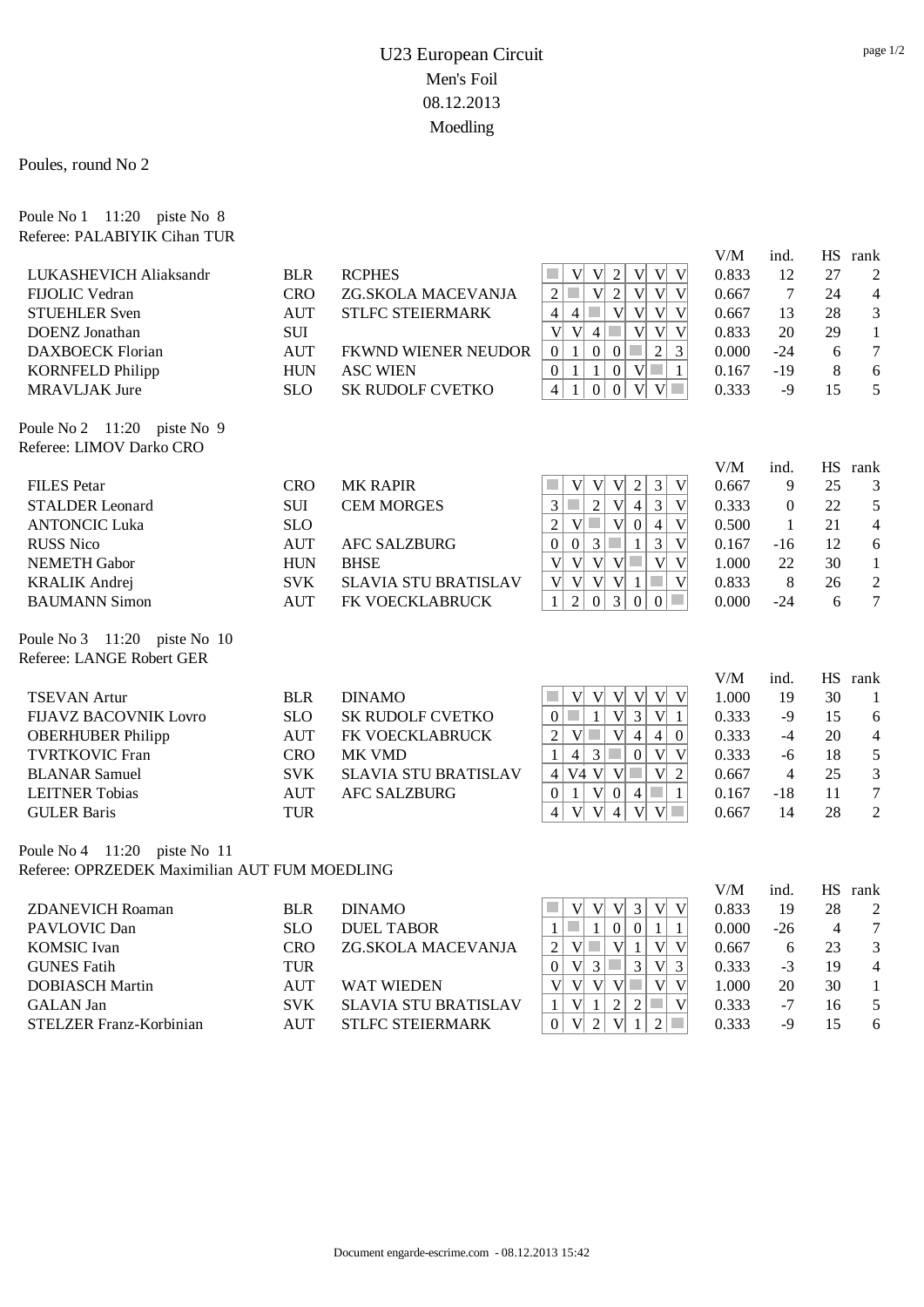Poules, round No 2

Poule No 5 11:20 piste No 12 Referee: LEITNER Barbara AUT AFC SALZBURG

|                           |            |                        |          |  |    |                | V/M   | ind.  | НS | rank |
|---------------------------|------------|------------------------|----------|--|----|----------------|-------|-------|----|------|
| SANFILIPPO Andrea Enrico  | <b>ITA</b> | <b>CUS CATANIA</b>     |          |  | V. | V              | 0.667 | 11    | 26 | 2    |
| LAHUNOU Uladzislau        | <b>BLR</b> | <b>DINAMO</b>          |          |  | V  | V              | 1.000 | 18    | 30 |      |
| PETRISIC Natko            | CRO        | <b>MK RAPIR</b>        |          |  | V  |                | 0.500 |       | 22 | 3    |
| <b>SOMOSKEOY Peter</b>    | <b>HUN</b> | <b>ASC WIEN</b>        | $\theta$ |  | V  | V <sup>2</sup> | 0.500 | $-3$  | 20 | .5   |
| <b>LEHNER Nico Cedric</b> | <b>AUT</b> | <b>FK VOECKLABRUCK</b> |          |  |    |                | 0.000 | $-22$ | 8  |      |
| <b>RICHTER Stefan</b>     | <b>AUT</b> | <b>WAT WIEDEN</b>      |          |  |    |                | 0.500 | - 1   | 23 | 4    |
| <b>GUCEK</b> Anze         | <b>SLO</b> |                        |          |  | V  |                | 0.333 | -4    | 21 | 6    |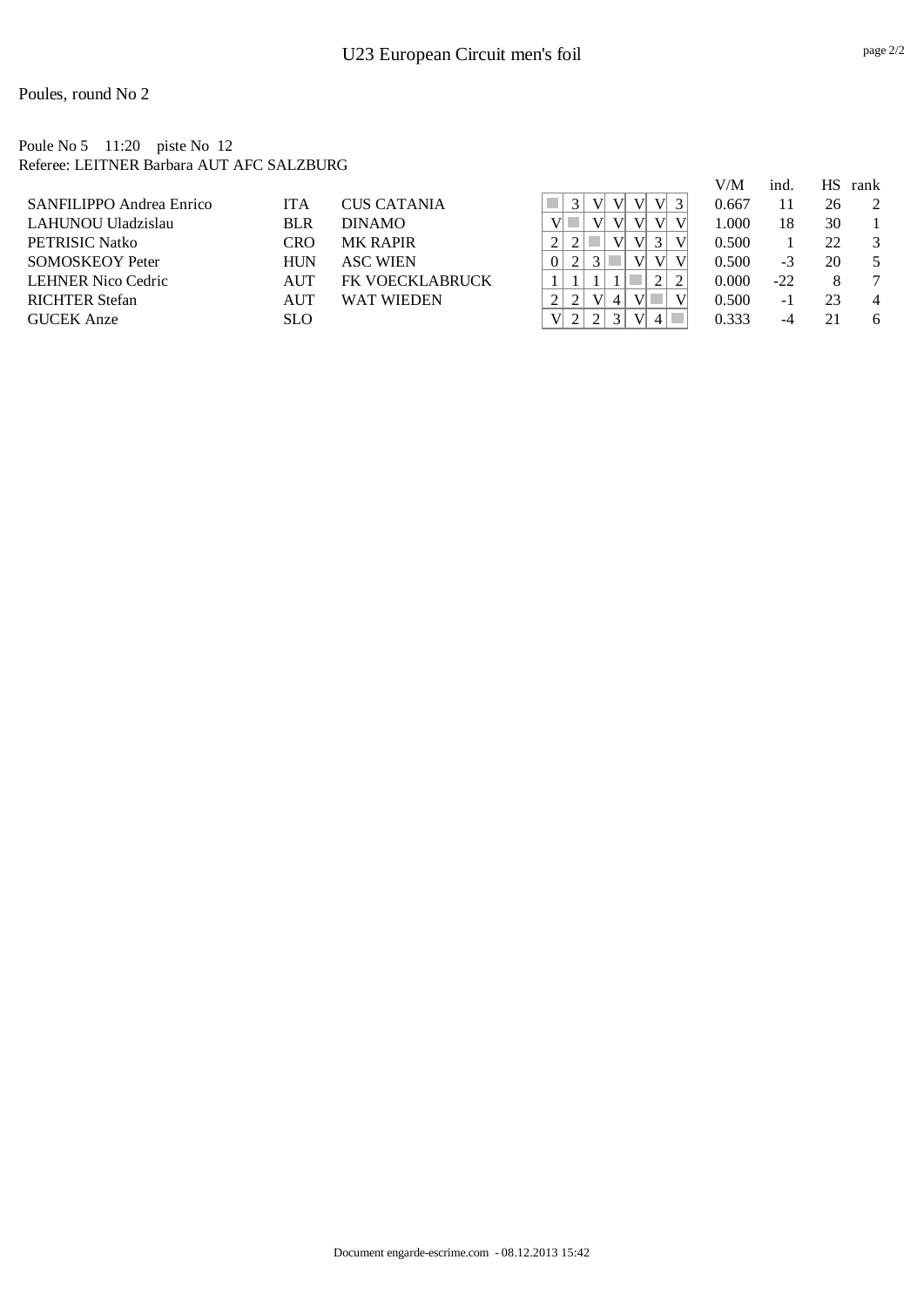| ranking          | name and first name          | country    | $V\!/\!M$ | ind.  | <b>HS</b> | group      |
|------------------|------------------------------|------------|-----------|-------|-----------|------------|
| $\mathbf{1}$     | <b>NEMETH Gabor</b>          | <b>HUN</b> | 1.000     | 41    | 60        | qualifier  |
| $\overline{2}$   | <b>TSEVAN Artur</b>          | <b>BLR</b> | 1.000     | 34    | 60        | qualifier  |
| $\overline{3}$   | <b>DOBIASCH Martin</b>       | <b>AUT</b> | 0.917     | 37    | 59        | qualifier  |
| $\overline{4}$   | LUKASHEVICH Aliaksandr       | <b>BLR</b> | 0.917     | 35    | 57        | qualifier  |
| 5                | LAHUNOU Uladzislau           | <b>BLR</b> | 0.917     | 30    | 57        | qualifier  |
| 6                | <b>ZDANEVICH Roaman</b>      | <b>BLR</b> | 0.833     | 31    | 53        | qualifier  |
| $\boldsymbol{7}$ | <b>KRALIK Andrej</b>         | <b>SVK</b> | 0.750     | 22    | 53        | qualifier  |
| $8\,$            | <b>STUEHLER Sven</b>         | <b>AUT</b> | 0.667     | 26    | 55        | qualifier  |
| 9                | <b>DOENZ</b> Jonathan        | $\rm SUI$  | 0.667     | 18    | 51        | qualifier  |
| 9                | <b>FILES</b> Petar           | <b>CRO</b> | 0.667     | 18    | 51        | qualifier  |
| 11               | FIJOLIC Vedran               | <b>CRO</b> | 0.667     | 18    | 50        | qualifier  |
| 12               | SANFILIPPO Andrea Enrico     | <b>ITA</b> | 0.667     | 15    | 50        | qualifier  |
| 13               | <b>KOMSIC</b> Ivan           | <b>CRO</b> | 0.667     | 13    | 51        | qualifier  |
| 14               | <b>RICHTER Stefan</b>        | <b>AUT</b> | 0.667     | $8\,$ | 48        | qualifier  |
| 15               | <b>PETRISIC Natko</b>        | <b>CRO</b> | 0.583     | $8\,$ | 49        | qualifier  |
| 16               | <b>BLANAR Samuel</b>         | <b>SVK</b> | 0.583     | 5     | 49        | qualifier  |
| 17               | <b>TVRTKOVIC Fran</b>        | <b>CRO</b> | 0.583     | $-2$  | 44        | qualifier  |
| 18               | <b>GULER Baris</b>           | <b>TUR</b> | 0.500     | 12    | 49        | qualifier  |
| 19               | <b>OBERHUBER Philipp</b>     | <b>AUT</b> | 0.500     | 3     | 43        | qualifier  |
| 20               | <b>GALAN</b> Jan             | <b>SVK</b> | 0.500     | $-4$  | 40        | qualifier  |
| 21               | <b>MRAVLJAK Jure</b>         | <b>SLO</b> | 0.417     | $-8$  | 36        | qualifier  |
| 22               | <b>SOMOSKEOY Peter</b>       | <b>HUN</b> | 0.417     | $-10$ | 36        | qualifier  |
| 23               | <b>STALDER Leonard</b>       | <b>SUI</b> | 0.333     | $-1$  | 44        | qualifier  |
| 24               | <b>RUSS Nico</b>             | <b>AUT</b> | 0.333     | $-10$ | 34        | qualifier  |
| 25               | <b>GUCEK</b> Anze            | <b>SLO</b> | 0.333     | $-15$ | 37        | qualifier  |
| 26               | <b>ANTONCIC Luka</b>         | <b>SLO</b> | 0.333     | $-15$ | 32        | qualifier  |
| 27               | STELZER Franz-Korbinian      | <b>AUT</b> | 0.333     | $-17$ | 31        | qualifier  |
| 28               | <b>GUNES Fatih</b>           | <b>TUR</b> | 0.250     | $-11$ | 36        | qualifier  |
| 29               | <b>FIJAVZ BACOVNIK Lovro</b> | <b>SLO</b> | 0.250     | $-21$ | 28        | eliminated |
| 30               | <b>KORNFELD Philipp</b>      | <b>HUN</b> | 0.083     | $-39$ | 18        | eliminated |
| 31               | <b>LEITNER Tobias</b>        | <b>AUT</b> | 0.083     | $-42$ | 17        | eliminated |
| 32               | PAVLOVIC Dan                 | <b>SLO</b> | 0.083     | $-44$ | 13        | eliminated |
| 33               | <b>DAXBOECK Florian</b>      | <b>AUT</b> | 0.000     | $-41$ | 19        | eliminated |
| 34               | <b>LEHNER Nico Cedric</b>    | <b>AUT</b> | 0.000     | $-46$ | 14        | eliminated |
| 35               | <b>BAUMANN Simon</b>         | <b>AUT</b> | 0.000     | $-48$ | 12        | eliminated |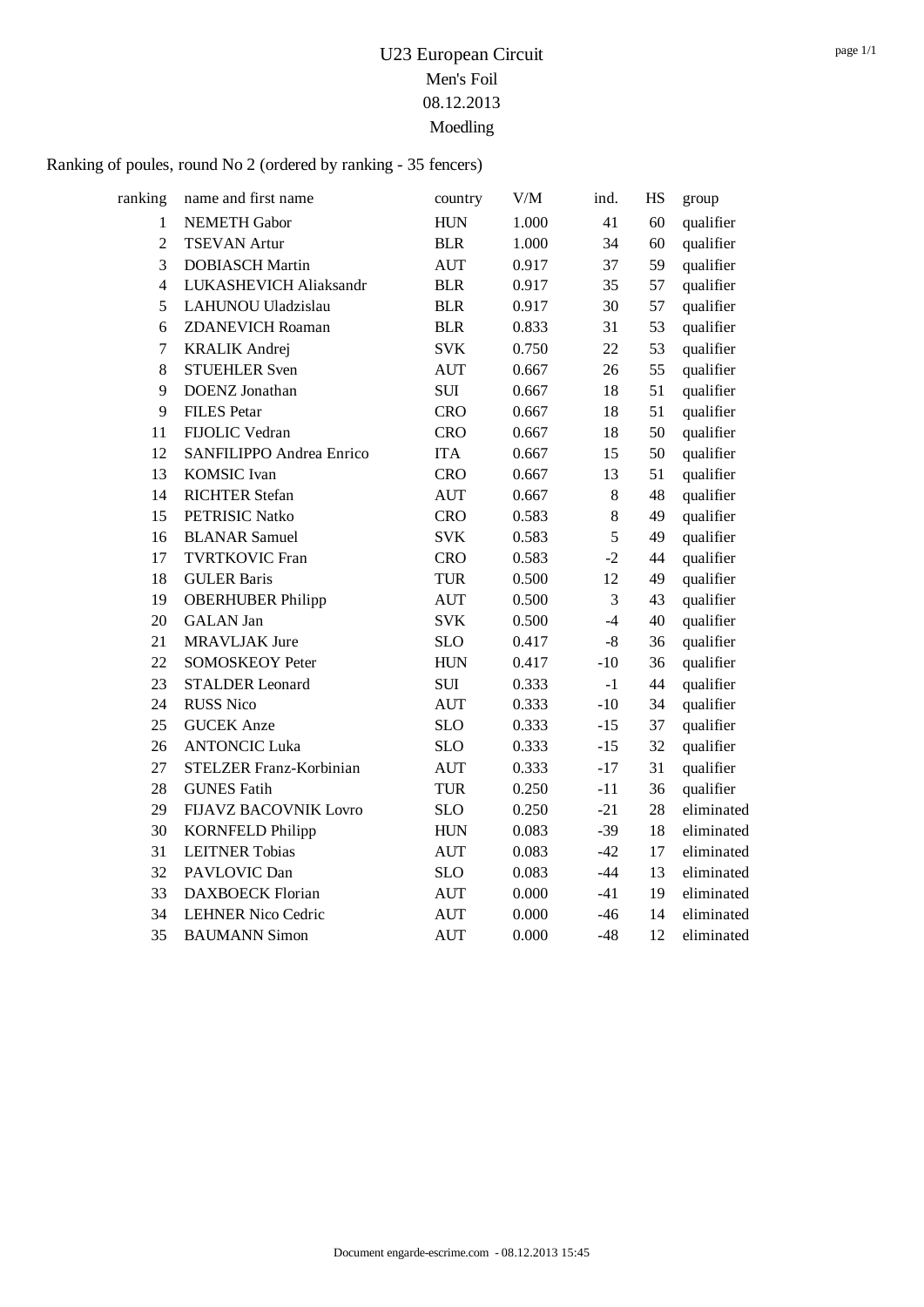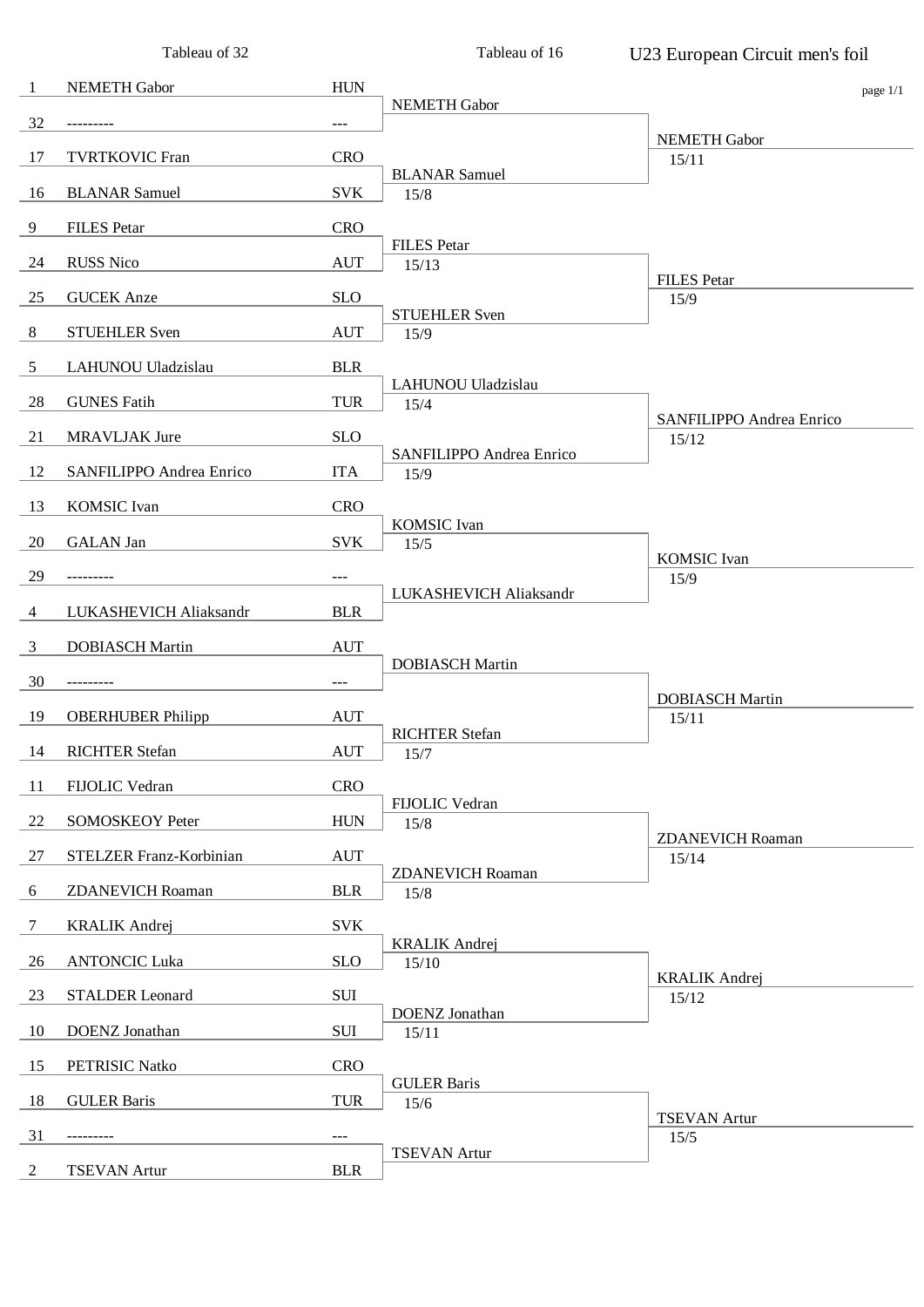|             | Tableau of 8             |            | Semi-finals            | Final               |                     |
|-------------|--------------------------|------------|------------------------|---------------------|---------------------|
|             | <b>NEMETH Gabor</b>      | <b>HUN</b> | <b>NEMETH Gabor</b>    |                     |                     |
| -8          | <b>FILES</b> Petar       | <b>CRO</b> | 15/7                   |                     |                     |
|             |                          |            |                        | <b>NEMETH Gabor</b> |                     |
| 5.          | SANFILIPPO Andrea Enrico | <b>ITA</b> |                        | 13/12               |                     |
|             |                          |            | <b>KOMSIC</b> Ivan     |                     |                     |
| 4           | <b>KOMSIC</b> Ivan       | <b>CRO</b> | 15/10                  |                     |                     |
|             |                          |            |                        |                     | <b>TSEVAN Artur</b> |
| 3           | <b>DOBIASCH Martin</b>   | <b>AUT</b> | <b>DOBIASCH Martin</b> |                     | 15/8                |
| 6           | <b>ZDANEVICH Roaman</b>  | <b>BLR</b> | 15/4                   |                     |                     |
|             |                          |            |                        | <b>TSEVAN Artur</b> |                     |
|             | <b>KRALIK Andrej</b>     | <b>SVK</b> |                        | 15/8                |                     |
|             |                          |            | <b>TSEVAN Artur</b>    |                     |                     |
| $2^{\circ}$ | <b>TSEVAN Artur</b>      | <b>BLR</b> | 15/6                   |                     |                     |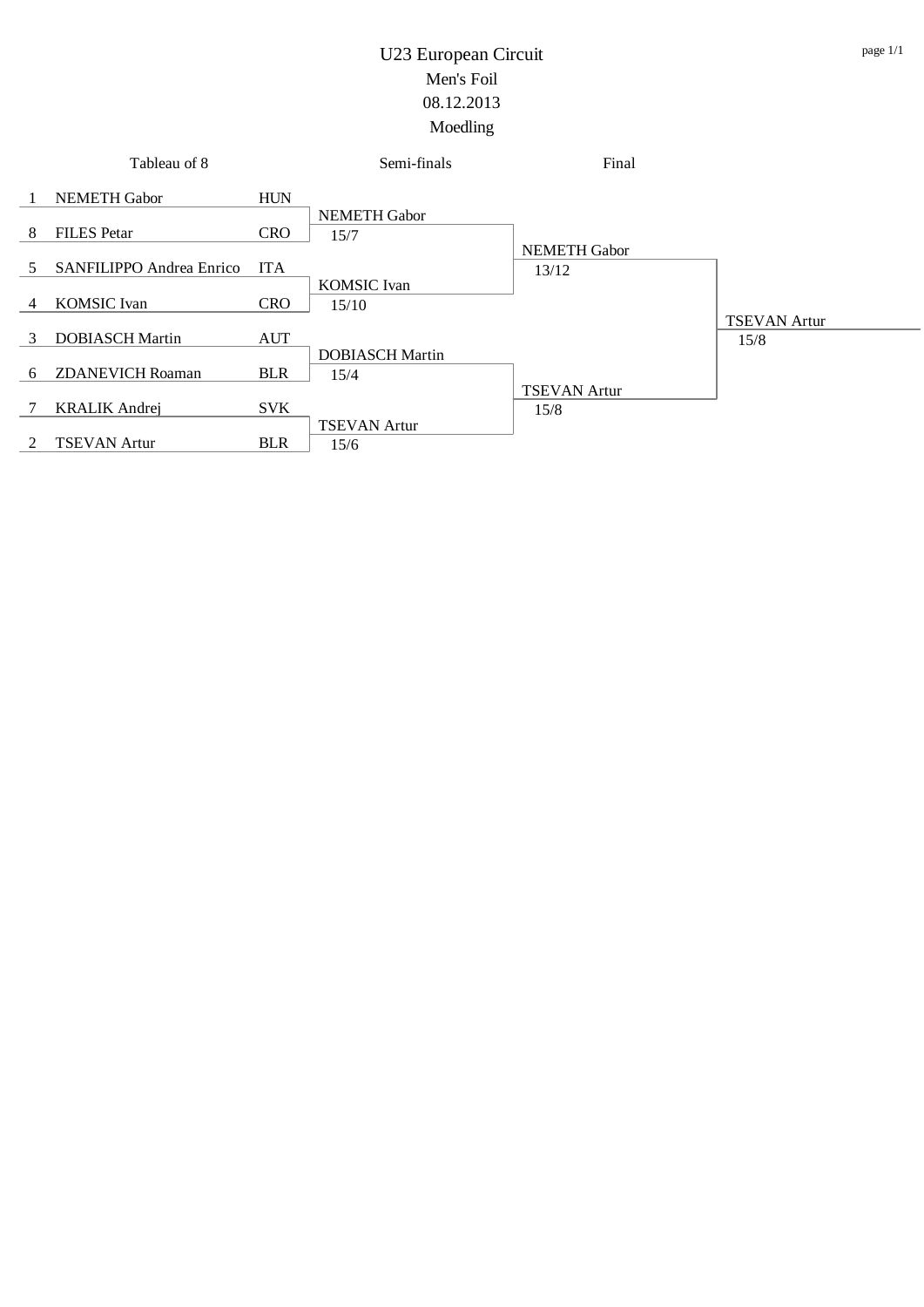#### Overall ranking (ordered by ranking - 35 fencers)

| ranking        | name and first name          | country    | flag               | club                        |
|----------------|------------------------------|------------|--------------------|-----------------------------|
| 1              | <b>TSEVAN Artur</b>          | <b>BLR</b> |                    | <b>DINAMO</b>               |
| $\overline{2}$ | <b>NEMETH Gabor</b>          | <b>HUN</b> |                    | <b>BHSE</b>                 |
| 3              | <b>DOBIASCH Martin</b>       | <b>AUT</b> |                    | <b>WAT WIEDEN</b>           |
| 3              | <b>KOMSIC</b> Ivan           | <b>CRO</b> |                    | ZG.SKOLA MACEVANJA          |
| 5              | <b>ZDANEVICH Roaman</b>      | <b>BLR</b> |                    | <b>DINAMO</b>               |
| 6              | <b>KRALIK Andrej</b>         | <b>SVK</b> |                    | <b>SLAVIA STU BRATISLAV</b> |
| 7              | <b>FILES</b> Petar           | <b>CRO</b> | $\frac{1}{2}$      | <b>MK RAPIR</b>             |
| 8              | SANFILIPPO Andrea Enrico     | <b>ITA</b> |                    | <b>CUS CATANIA</b>          |
| 9              | LUKASHEVICH Aliaksandr       | <b>BLR</b> |                    | <b>RCPHES</b>               |
| 10             | LAHUNOU Uladzislau           | <b>BLR</b> |                    | <b>DINAMO</b>               |
| 11             | <b>STUEHLER Sven</b>         | <b>AUT</b> |                    | STLFC STEIERMARK            |
| 12             | <b>DOENZ</b> Jonathan        | SUI        | ÷                  |                             |
| 13             | FIJOLIC Vedran               | <b>CRO</b> | $\bullet$          | ZG.SKOLA MACEVANJA          |
| 14             | <b>RICHTER Stefan</b>        | <b>AUT</b> |                    | <b>WAT WIEDEN</b>           |
| 15             | <b>BLANAR Samuel</b>         | <b>SVK</b> | 罗二                 | <b>SLAVIA STU BRATISLAV</b> |
| 16             | <b>GULER Baris</b>           | <b>TUR</b> | $\mathsf{C}^\star$ |                             |
| 17             | <b>PETRISIC Natko</b>        | <b>CRO</b> |                    | <b>MK RAPIR</b>             |
| 18             | <b>TVRTKOVIC Fran</b>        | <b>CRO</b> |                    | MK VMD                      |
| 19             | <b>OBERHUBER Philipp</b>     | <b>AUT</b> |                    | FK VOECKLABRUCK             |
| 20             | <b>GALAN</b> Jan             | <b>SVK</b> | U.                 | <b>SLAVIA STU BRATISLAV</b> |
| 21             | <b>MRAVLJAK Jure</b>         | <b>SLO</b> | $\bullet$          | SK RUDOLF CVETKO            |
| 22             | <b>SOMOSKEOY Peter</b>       | <b>HUN</b> |                    | <b>ASC WIEN</b>             |
| 23             | <b>STALDER Leonard</b>       | <b>SUI</b> | ٠                  | <b>CEM MORGES</b>           |
| 24             | <b>RUSS Nico</b>             | <b>AUT</b> |                    | <b>AFC SALZBURG</b>         |
| 25             | <b>GUCEK</b> Anze            | <b>SLO</b> |                    |                             |
| 26             | <b>ANTONCIC Luka</b>         | <b>SLO</b> |                    |                             |
| 27             | STELZER Franz-Korbinian      | <b>AUT</b> |                    | STLFC STEIERMARK            |
| 28             | <b>GUNES Fatih</b>           | <b>TUR</b> | $\overline{C}$     |                             |
| 29             | <b>FIJAVZ BACOVNIK Lovro</b> | <b>SLO</b> | $\ddot{\bullet}$   | SK RUDOLF CVETKO            |
| 30             | <b>KORNFELD Philipp</b>      | <b>HUN</b> |                    | <b>ASC WIEN</b>             |
| 31             | <b>LEITNER Tobias</b>        | <b>AUT</b> |                    | <b>AFC SALZBURG</b>         |
| 32             | PAVLOVIC Dan                 | <b>SLO</b> |                    | <b>DUEL TABOR</b>           |
| 33             | <b>DAXBOECK</b> Florian      | <b>AUT</b> |                    | FKWND WIENER NEUDO          |
| 34             | <b>LEHNER Nico Cedric</b>    | <b>AUT</b> |                    | FK VOECKLABRUCK             |
| 35             | <b>BAUMANN Simon</b>         | <b>AUT</b> |                    | FK VOECKLABRUCK             |
|                |                              |            |                    |                             |